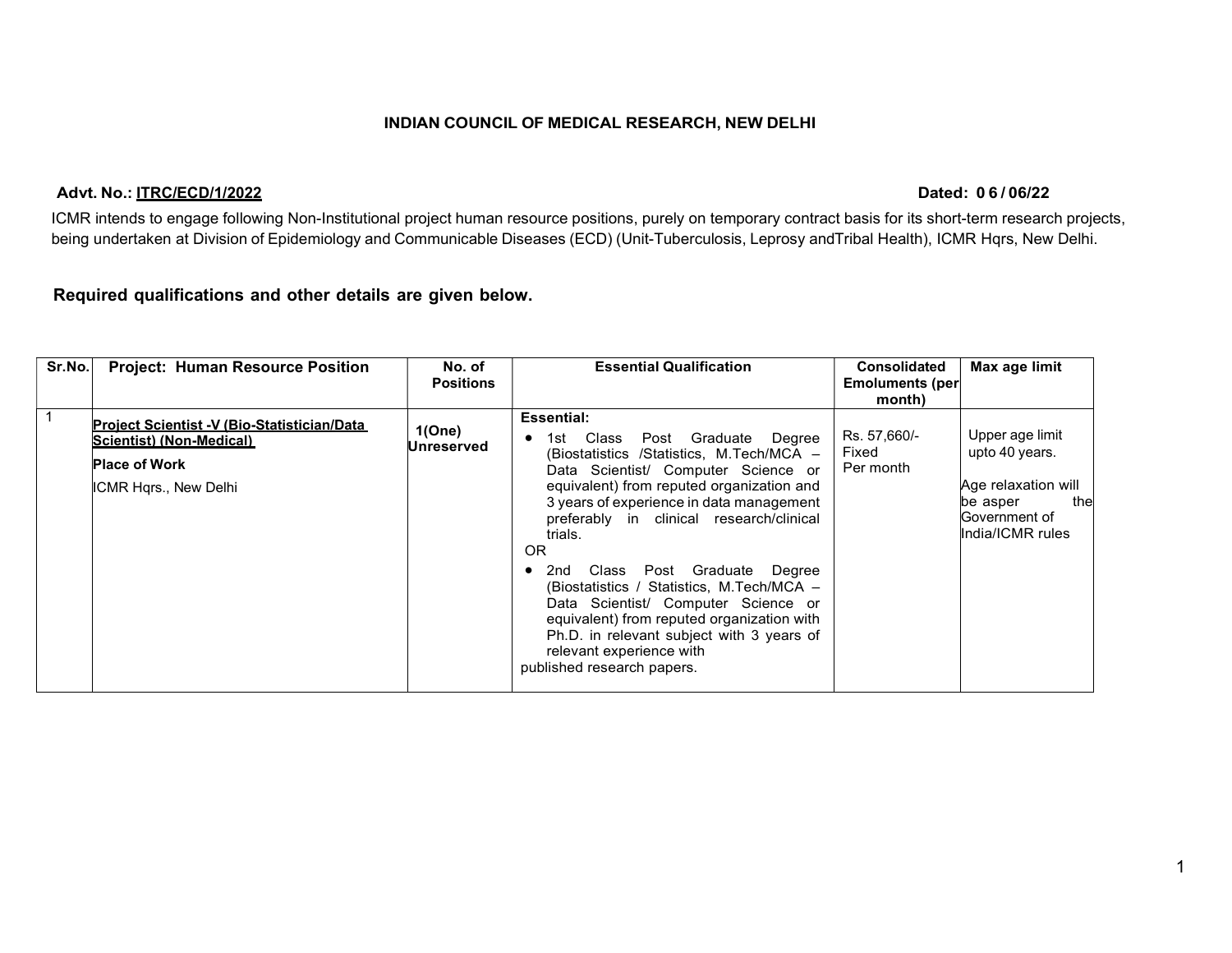| <b>Job Requirement:</b>                                                                                                                                                                                                                                                                                                                                                                                                                                                                                                                                                                                                                                                                                                                                                                                                                                                                                                                                                                                                        | Desirable:                                                                                                                                                                                                                                                                                                                                                                                                                                                                                |  |
|--------------------------------------------------------------------------------------------------------------------------------------------------------------------------------------------------------------------------------------------------------------------------------------------------------------------------------------------------------------------------------------------------------------------------------------------------------------------------------------------------------------------------------------------------------------------------------------------------------------------------------------------------------------------------------------------------------------------------------------------------------------------------------------------------------------------------------------------------------------------------------------------------------------------------------------------------------------------------------------------------------------------------------|-------------------------------------------------------------------------------------------------------------------------------------------------------------------------------------------------------------------------------------------------------------------------------------------------------------------------------------------------------------------------------------------------------------------------------------------------------------------------------------------|--|
| a. To provide statistical support to all the<br>studies/clinical trials Data management<br>all<br>$\circ$ f<br>the<br>clinical<br>trials<br>undertaken/coordinated by ITRC, ICMR.<br>b. Planning data analysis and overseeing<br>data clinical management on site<br>c. Preparation of Statistical Analysis Plan of<br>various projects.<br>d. Preparation of Clinical Study Report in<br>consultation with implementing<br>institutions.<br>e. To provide statistical inputs on sample<br>size calculation, data analysis etc. on<br>development of protocols by ITRC.<br>f. Data Management in multicentric clinical<br>trials/studies specially drug<br>trials/vaccine trials.<br>g. Data-cleaning, raising database queries,<br>query resolution.<br>h. Monitoring data of eCRF based studies<br>Statistical analysis of the studies and<br>1.<br>preparation of report<br>Support in Manuscript writing.<br>k. The project may require travel outside<br>Delhi.<br>Any other work assigned by the competent<br>authority. | Knowledge of data management and SPSS.<br>Ability to develop and advice on training<br>programs. Experience of Data Management in<br>multicentric clinical trials/studies specially drug<br>trials/vaccine trials.<br>Experience in handling clinical trial data-base.<br>Experience in data-cleaning, raising database<br>queries, query resolution.<br>Experience in handling and monitoring eCRF<br>based studies.<br>Experience in statistical analysis and<br>preparation of report. |  |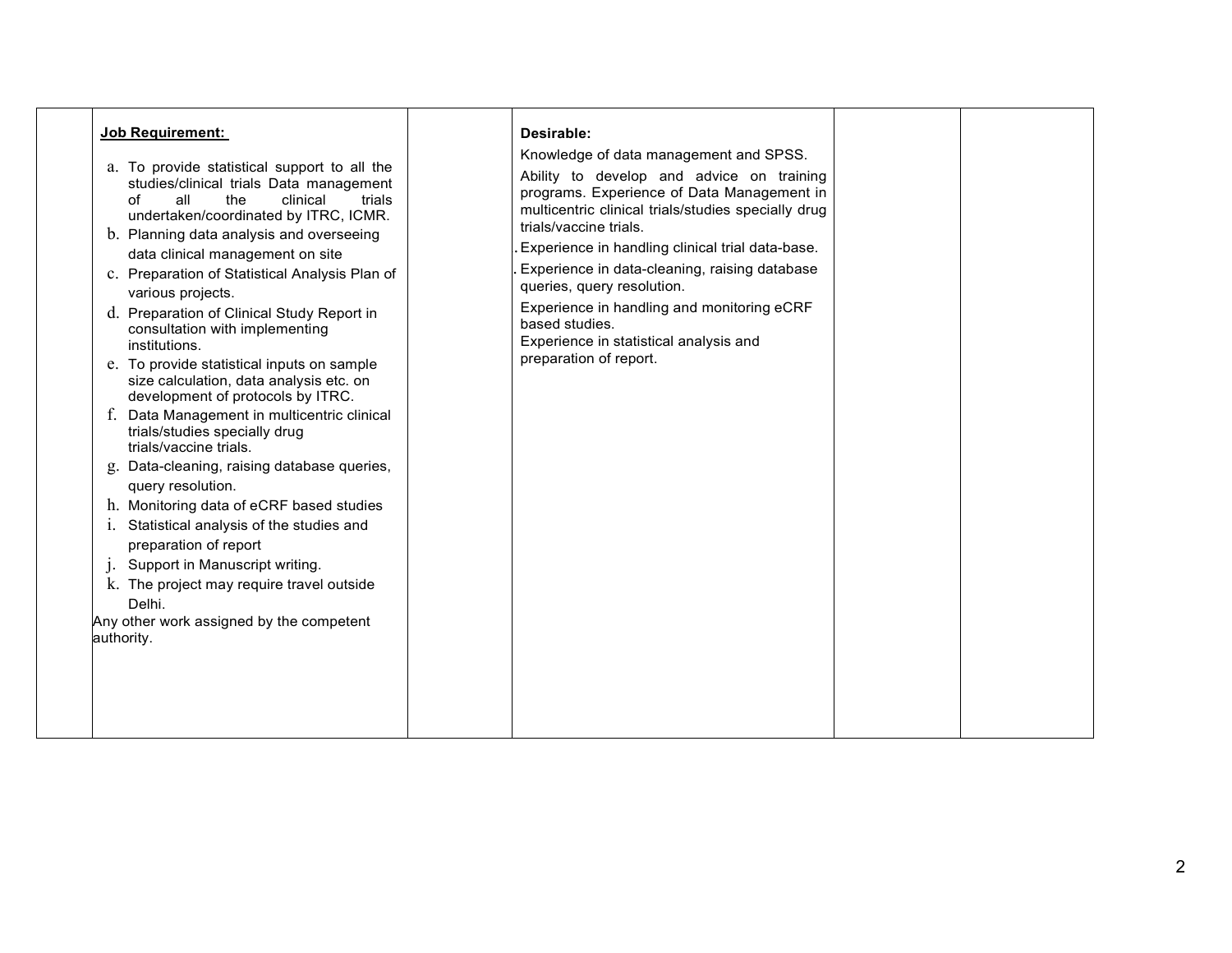| and Clinical Development)<br>Place of duty: ICMRHqrs., Ansari Nagar,<br>New Delhi.<br>Job Requirement:<br>a. Co-ordinate the activities of the India TB<br>Research Consortium.<br>b. Ensure that all processes contributing to the<br>performance of a clinical trial are conducted<br>properly as per the ITRC SOPs and<br>consolidate the information pertaining to all                                                                                                                                                                                                                                                                                                                                                                                                                                                                                                                                                                                                                                                                                                                                           | 1(One)<br>Jnreserved | Essential:<br>Post Graduate Degree (MD/MS/DNB)<br>after MBBS with one year experience.<br><b>OR</b><br>Postgraduate Diploma in Medical<br>$\bullet$<br>subjects after MBBS with two years'<br>experience<br><b>OR</b><br>MBBS degree with 4 years' experience in<br>clinical research after MBBS<br>Desirable:<br>Master degree in the relevant subject<br>1.                                                                                                                                                                                                                                                                                                                                 | Rs. 72,325/-<br>Fixed<br>Per month | Upper age limit<br>upto 40 years.<br>Age relaxation<br>will be asper<br>the<br>Government of<br>India/ICMR rules |  |
|----------------------------------------------------------------------------------------------------------------------------------------------------------------------------------------------------------------------------------------------------------------------------------------------------------------------------------------------------------------------------------------------------------------------------------------------------------------------------------------------------------------------------------------------------------------------------------------------------------------------------------------------------------------------------------------------------------------------------------------------------------------------------------------------------------------------------------------------------------------------------------------------------------------------------------------------------------------------------------------------------------------------------------------------------------------------------------------------------------------------|----------------------|-----------------------------------------------------------------------------------------------------------------------------------------------------------------------------------------------------------------------------------------------------------------------------------------------------------------------------------------------------------------------------------------------------------------------------------------------------------------------------------------------------------------------------------------------------------------------------------------------------------------------------------------------------------------------------------------------|------------------------------------|------------------------------------------------------------------------------------------------------------------|--|
| the projects and activities undertaken for<br>finishing the assigned tasks on time.<br>c. Troubleshoot clinical trials and multi-centric<br>projects.<br>d. Prepare and assist in preparing annual<br>reports and quality trending reports.<br>e. Report the status of the quality levels of the<br>staff, systems and production activities.<br>f. To organize meetings, take care of logistics<br>and administrative and financial approvals,<br>draft letters for sending to various<br>organizations and prepare the draft minutes<br>of the meeting.<br>g. Keep up to date with all quality and<br>compliance issues.<br>h. Process matters for sanction of the projects<br>as recommended by expert groups of ITRC,<br>take follow-up actions till release of budget.<br>i. To review the progress reports of projects<br>and take action for continuation.<br>To work in team and undertake and share<br>$\mathbf{1}$<br>the responsibilities as and when required<br>with other ITRC staff.<br>k. Initiate and Manage new/ongoing<br>Vaccine/drug trial/clinical research/bio-<br>medical research projects. |                      | (Community Medicine/ Preventive & Social<br>Medicine/ Paediatrics/ Medicine/ Tropical<br>Medicine/<br>Microbiology/Pharmacology/Community<br>Health Administration/Health Administration/<br>Family Medicine/ Epidemiology/<br>Public<br>Health) from a recognized university.<br>ii. Thorough knowledge of New Drug and<br>Clinical Trial Rules 2019 (Schedule Y),<br>GCP,<br><b>ICH</b><br>guidelines<br>and<br>regulatory requirements for clinical trial<br>conduct.<br>iii. Additional Post-doctoral research/teaching<br>relevant subjects in<br>experience<br>in<br>recognized institute(s).<br>Knowledge of Computer Applications or Business<br>Intelligence tools /Data Management. |                                    |                                                                                                                  |  |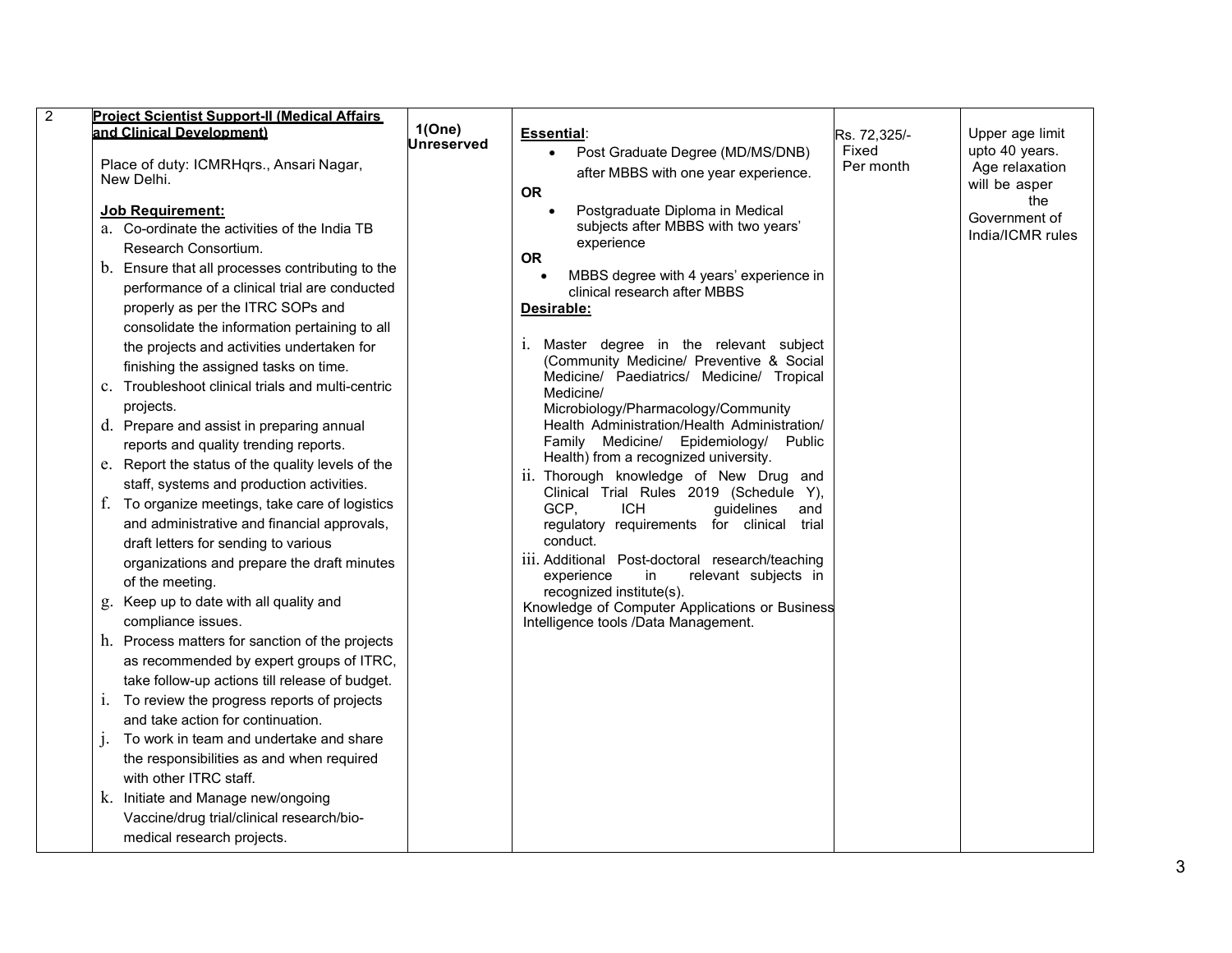|    | 1. Managing and maintaining databases for             |  |  |
|----|-------------------------------------------------------|--|--|
|    | quality systems.                                      |  |  |
|    | m. Preparation of the protocols and budget for        |  |  |
|    | studies.                                              |  |  |
|    | n. Update the landscape documents in all              |  |  |
|    | thematic areas of TB.                                 |  |  |
|    | o. Able to prepare SOPs for trial conduct.            |  |  |
|    | p. Study feasibility, site feasibility, site          |  |  |
|    | identification (with CRPs) and site selection         |  |  |
|    | - Clinical studies and Observational                  |  |  |
|    | Research.                                             |  |  |
|    | q. Regulatory submissions, in affiliates which        |  |  |
|    | are managed by Clinical Operations.                   |  |  |
|    | r. Manage Site enrolment performance, and             |  |  |
|    | assist sites in recruitment planning.                 |  |  |
| S. | Develop site level risk plan for enrolment.           |  |  |
| t. | The job may require travel to the trial sites         |  |  |
|    | and attending outstation meetings.                    |  |  |
|    | u. Any other job assigned by PI or Program<br>Officer |  |  |
|    |                                                       |  |  |
|    |                                                       |  |  |
|    |                                                       |  |  |
|    |                                                       |  |  |
|    |                                                       |  |  |
|    |                                                       |  |  |
|    |                                                       |  |  |
|    |                                                       |  |  |
|    |                                                       |  |  |
|    |                                                       |  |  |
|    |                                                       |  |  |
|    |                                                       |  |  |
|    |                                                       |  |  |
|    |                                                       |  |  |
|    |                                                       |  |  |
|    |                                                       |  |  |
|    |                                                       |  |  |
|    |                                                       |  |  |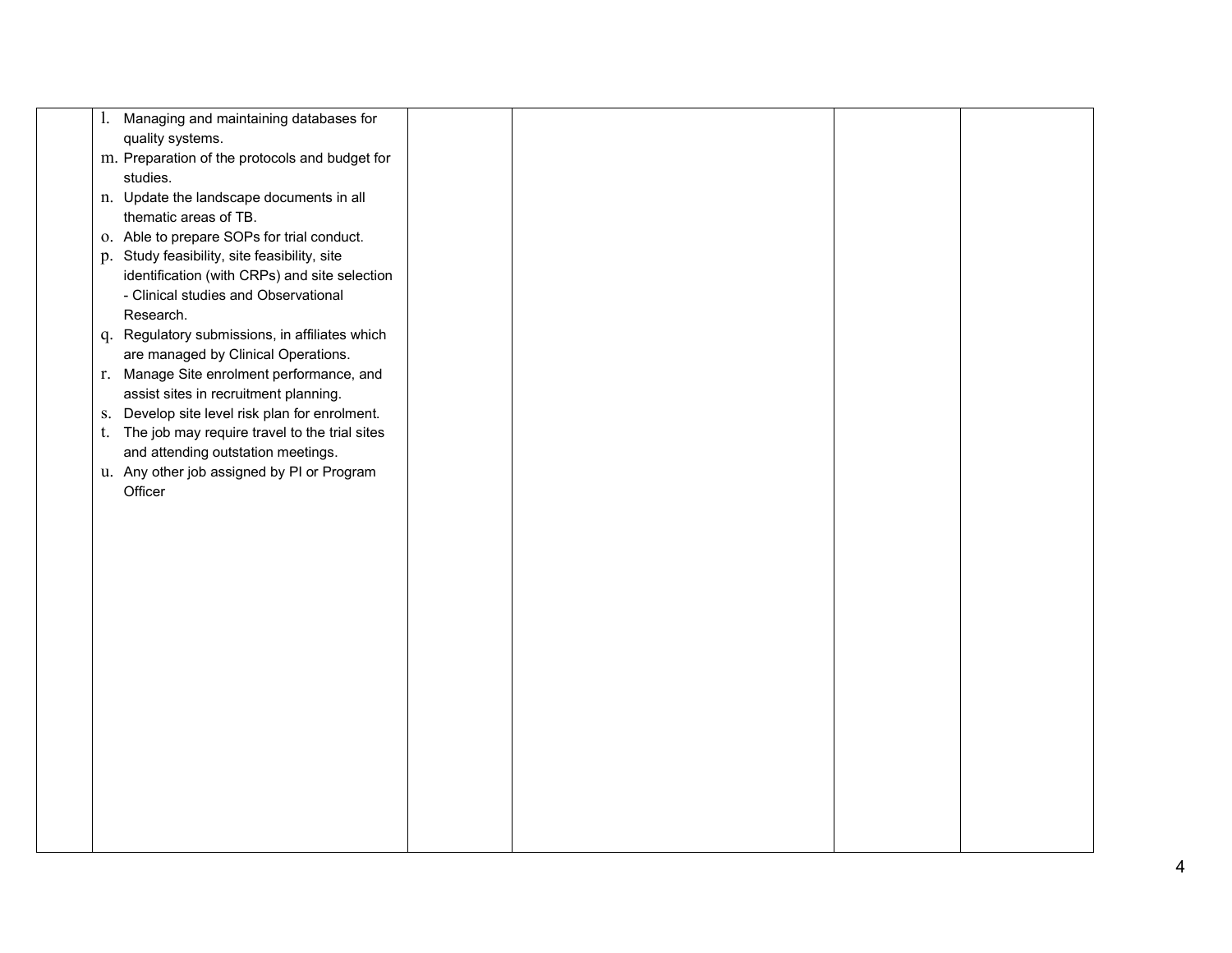| Sr.No.   Project: Human Resource Position                                                                                                                                                                                                                                                                                                                                                                                                                                                                                                                                                                                                                                                                                                                                                                                                                                                                                                                                                                                                                                                                                                                                                                                                                    | No. of<br><b>Positions</b> | <b>Essential Qualification</b>                                                                                                                                                                                                                                                                                                                                                                                                                                                                                                                                                                                                                                                                                       | <b>ConsolidatedEmoluments</b><br>(per month) | Max age<br>limit                                          |
|--------------------------------------------------------------------------------------------------------------------------------------------------------------------------------------------------------------------------------------------------------------------------------------------------------------------------------------------------------------------------------------------------------------------------------------------------------------------------------------------------------------------------------------------------------------------------------------------------------------------------------------------------------------------------------------------------------------------------------------------------------------------------------------------------------------------------------------------------------------------------------------------------------------------------------------------------------------------------------------------------------------------------------------------------------------------------------------------------------------------------------------------------------------------------------------------------------------------------------------------------------------|----------------------------|----------------------------------------------------------------------------------------------------------------------------------------------------------------------------------------------------------------------------------------------------------------------------------------------------------------------------------------------------------------------------------------------------------------------------------------------------------------------------------------------------------------------------------------------------------------------------------------------------------------------------------------------------------------------------------------------------------------------|----------------------------------------------|-----------------------------------------------------------|
| $\mathbf 1$<br>Project Scientist -II (Medical / Clinical Services)<br>(Medical) - One post<br><b>Place of Work</b>                                                                                                                                                                                                                                                                                                                                                                                                                                                                                                                                                                                                                                                                                                                                                                                                                                                                                                                                                                                                                                                                                                                                           | 1(One)<br>Unreserved       | <b>Essential:</b><br>Post Graduate Degree (MD/MS/DNB)<br>after MBBS with one year experiencein<br>clinical research                                                                                                                                                                                                                                                                                                                                                                                                                                                                                                                                                                                                  | Rs. 72,325/-<br>Fixed<br>Per month           | Upper age limit<br>upto 40 years.<br>Age relaxation       |
| ICMR Hqrs., New Delhi<br><b>Job Requirement:</b>                                                                                                                                                                                                                                                                                                                                                                                                                                                                                                                                                                                                                                                                                                                                                                                                                                                                                                                                                                                                                                                                                                                                                                                                             |                            | <b>OR</b><br>Postgraduate Diploma in Medical<br>subjects after MBBS with two years'<br>experience.                                                                                                                                                                                                                                                                                                                                                                                                                                                                                                                                                                                                                   |                                              | will be asper<br>the<br>Government of<br>India/ICMR rules |
| a. Monitor the clinical trial and Prepare strategy for site<br>monitoring and timely completion of recruitment<br>targets and follow -up visits<br>b. Checking of resources and Site initiation<br>c. Monitor vaccine trial, check all the source<br>documents and completeness of data CRFs and<br>ensuring timely completion of data entry in<br>compliance with study protocol.<br>d. Review SAE tracker and SAE document repository<br>every 15 days<br>e. Prepare a patient tracker and discuss with site PI<br>to ensure compliance andminimize missing visits<br>of subjects<br>f. To match the tracker every week against<br>recruitment target for each site andtake necessary<br>actions accordingly<br>g. Discussion with PI's and project staff for patient<br>compliance<br>h. Review of Ensure that all processes contributing<br>to the performance of aclinical trial are conducted<br>properly.<br>i. Prepare and assist in preparing annual reports and<br>quality trending reports.<br>Prepare the site wise and consolidated site report<br>regarding enrollment datavs. targets and share<br>with Team lead/PO every week.<br>k. Keep upto date with all quality and compliance<br>issues and Report the statusof the quality levels of |                            | OR.<br>MBBS degree with 4 years of<br>experience, preferably in clinical<br>research/trialafter MBBS Degree.<br>Desirable:<br>i. Experience in conducting Vaccine/drug<br>trial/clinical research /Clinical<br>Management.<br>ii. Able to prepare safety reports and ensure<br>the timely management and reportingof<br>AEs and SAEs by sites by supporting<br>them<br>iii. Experience in managing and maintaining<br>databases for quality systems.<br>iv. Able to prepare SOPs for trial conduct<br>and write safety reports and SAE<br>narratives.<br>Knowledge of New Drug and Clinical Trial<br>Rules 2019 (Schedule Y), GCP,ICH<br>guidelines and other regulatory requirements<br>for clinical trial conduct. |                                              |                                                           |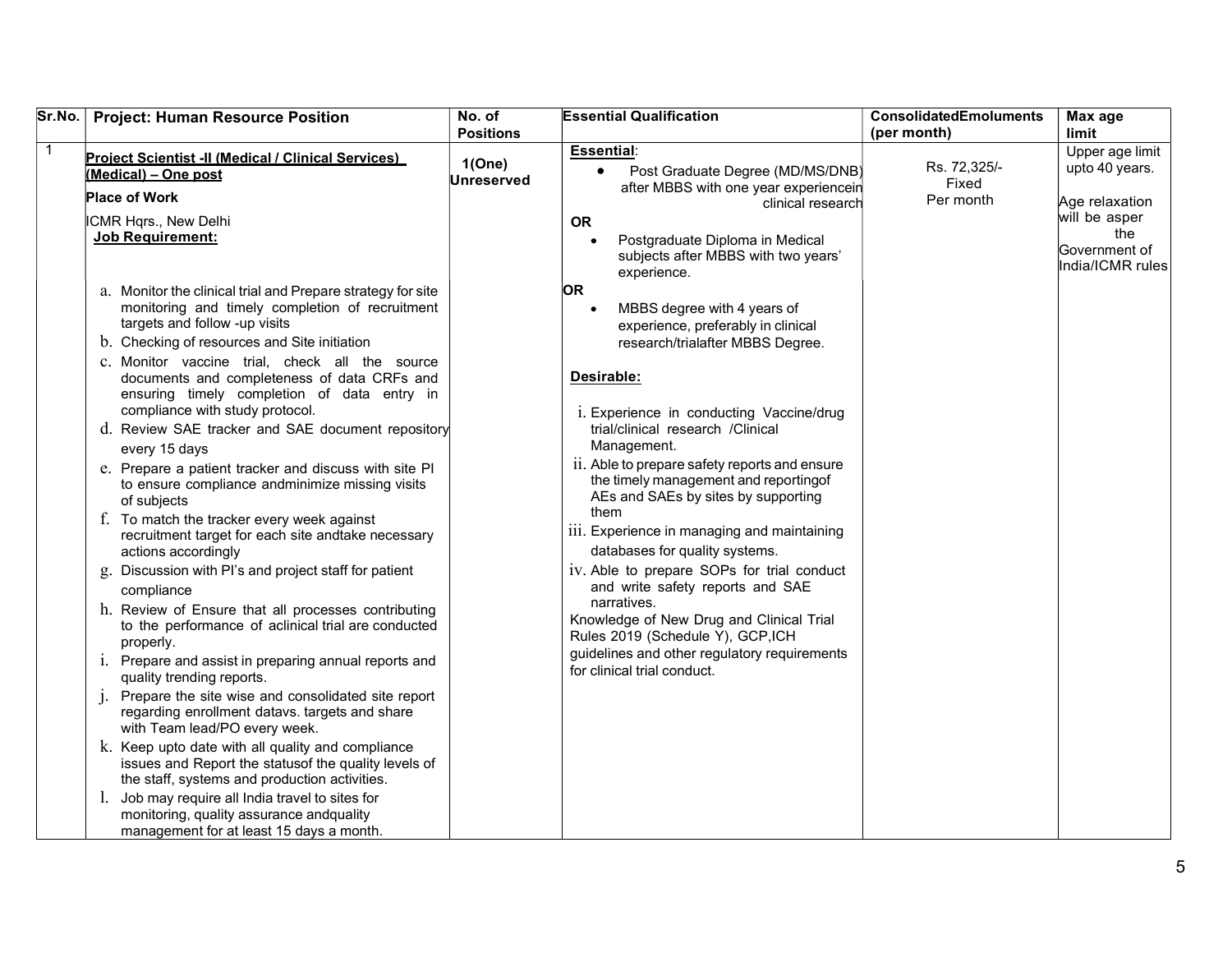|        | Any other job assigned by the competent authority.                                                                                                                                                                                                                                                                                                                                                                                                                                                                                                                                                                                                                                                                                                                                                                                                                                                                                                                                                                                                                                                                                                                                                                                                                                      |                            |                                                                                                                                                                                                                                                                                                                                                                                                                                                                                                                                                                                                                                                                                                                                                                                                                                                                                                                                                                                                                                                                                                              |                                              |                                                                                          |
|--------|-----------------------------------------------------------------------------------------------------------------------------------------------------------------------------------------------------------------------------------------------------------------------------------------------------------------------------------------------------------------------------------------------------------------------------------------------------------------------------------------------------------------------------------------------------------------------------------------------------------------------------------------------------------------------------------------------------------------------------------------------------------------------------------------------------------------------------------------------------------------------------------------------------------------------------------------------------------------------------------------------------------------------------------------------------------------------------------------------------------------------------------------------------------------------------------------------------------------------------------------------------------------------------------------|----------------------------|--------------------------------------------------------------------------------------------------------------------------------------------------------------------------------------------------------------------------------------------------------------------------------------------------------------------------------------------------------------------------------------------------------------------------------------------------------------------------------------------------------------------------------------------------------------------------------------------------------------------------------------------------------------------------------------------------------------------------------------------------------------------------------------------------------------------------------------------------------------------------------------------------------------------------------------------------------------------------------------------------------------------------------------------------------------------------------------------------------------|----------------------------------------------|------------------------------------------------------------------------------------------|
| Sr.No. | <b>Project: Human Resource Position</b>                                                                                                                                                                                                                                                                                                                                                                                                                                                                                                                                                                                                                                                                                                                                                                                                                                                                                                                                                                                                                                                                                                                                                                                                                                                 | No. of<br><b>Positions</b> | <b>Essential Qualification</b>                                                                                                                                                                                                                                                                                                                                                                                                                                                                                                                                                                                                                                                                                                                                                                                                                                                                                                                                                                                                                                                                               | <b>ConsolidatedEmoluments</b><br>(per month) | <b>Max agelimit</b>                                                                      |
| 1      | <b>Sr. Consultant (Project Management)</b>                                                                                                                                                                                                                                                                                                                                                                                                                                                                                                                                                                                                                                                                                                                                                                                                                                                                                                                                                                                                                                                                                                                                                                                                                                              | 1(One)                     | <b>Essential:</b>                                                                                                                                                                                                                                                                                                                                                                                                                                                                                                                                                                                                                                                                                                                                                                                                                                                                                                                                                                                                                                                                                            |                                              | Upper age                                                                                |
|        | <b>Place of Work</b>                                                                                                                                                                                                                                                                                                                                                                                                                                                                                                                                                                                                                                                                                                                                                                                                                                                                                                                                                                                                                                                                                                                                                                                                                                                                    | Unreserved                 | • Professional with M.D. or Ph.D. (Medical                                                                                                                                                                                                                                                                                                                                                                                                                                                                                                                                                                                                                                                                                                                                                                                                                                                                                                                                                                                                                                                                   | Rs. 1,00,000/-<br>Fixed                      | limits up to 70                                                                          |
|        | ICMR Hqrs., New Delhi<br><b>Job Requirement:</b><br>Responsibilities: The activities of the Sr. Consultant<br>would include but not limited to:<br>Prepare the site selection and capacity building<br>a.<br>and strengthening plan and ensure that all the<br>process of clinical studies are conducted<br>properly by onsite or remote monitoring.<br>Coordination of technical work with trial sites and<br>b.<br>Coordinating Unit in HQ.<br>Troubleshoot of clinical trial at various study<br>$\mathbf{c}$ .<br>sites/centres.<br>Prepare and assist in preparing over-all<br>d.<br>operational activities in trials at varioussites.<br>Prepare and assist in preparing Annual Reports<br>e.<br>and quality trending reports.<br>f.<br>Perform proper pre-site initiation, Site-initiation,<br>site-close out activities for all trials.<br>Creation and Maintenance of Trial Master Files<br>g.<br>(TMF) and Site Master Files (SMF) for each trial<br>site. Ensure proper documentation of all<br>respective sections of TMF and SMF.<br>Keep upto date with all quality and compliance<br>h.<br>issues.<br>Perform risk-based monitoring.<br>1.<br>Any other job assigned by the competent authority.<br>Job requires frequent all India travel to sites for<br>coordination. |                            | Pharmacology/Medical<br>Microbiology/Public<br>health/Life<br>Sciences/Biotechnology/Biosciences) in<br>relevantsubject from recognized Institution<br>and published papers with 10 years of<br>experience in clinical research/clinical<br>trials with published papers.<br><b>OR</b><br>· Retired Government employees with<br>requisite educational qualification of<br>MD/Ph.D in Life Sciences with 10 years of<br>experience in clinical research/clinical trial<br>to TB research) drawing pay<br>(related<br>in pay band of Rs.15,600/-39100+grade<br>pay of Rs.6600/-at the time of retirement<br>Desirable:<br>Experience in management and monitoring<br>of regulatory Clinical Trials and Biomedical<br>Research.<br>II. Able to prepare SOPs, logs, protocols and<br>other related documents for trial conduct.<br>II. Knowledge of Regulatory Guidelines, New<br>Drug and Clinical Trial Rules 2019<br>(Schedule Y), GCP, GCLP, ICH guidelines<br>and other regulatory requirements for clinical<br>trial conduct.<br>Experience in managing and maintaining<br>databases for quality systems. | Per month                                    | years<br>Age relaxation<br>will be as per<br>the<br>Government of<br>India/ICMR<br>rules |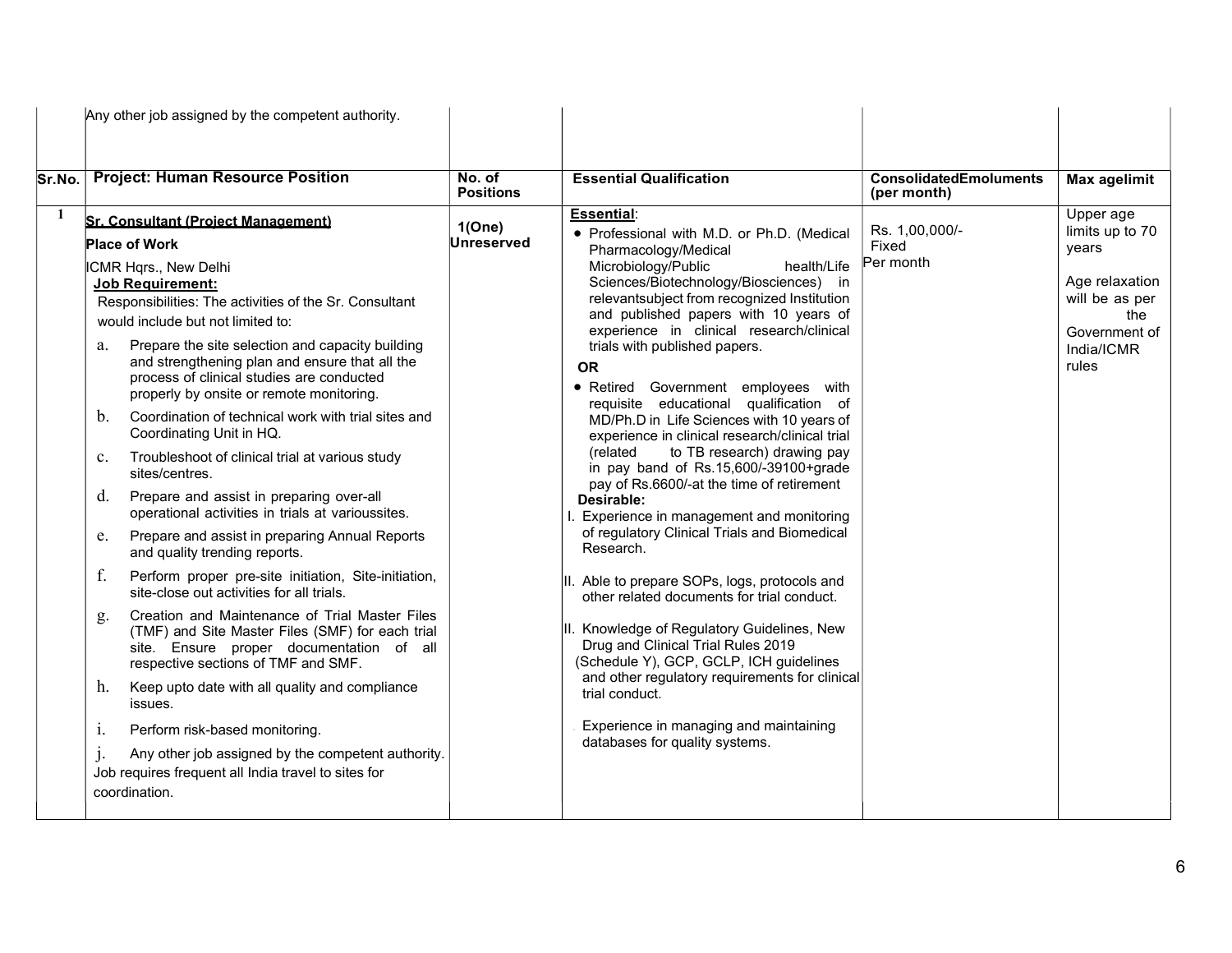| 1(One)                                                                                                                                                                                                                                                                                                                                                                                                                                                                                                                                                                                                                                                                                                                                                                                                                                                                                                                                                                                                                                                                                                                                                                                                                                                                                                                                                                                                                                                                                                                                                                                                                                                                                                                                                                                                                                                                                                                                                                                                                                                                                                                                                                                                                                                                                                                                                                                                                                                                                                                                                                                                                                                                                                                              | Upper age limit |
|-------------------------------------------------------------------------------------------------------------------------------------------------------------------------------------------------------------------------------------------------------------------------------------------------------------------------------------------------------------------------------------------------------------------------------------------------------------------------------------------------------------------------------------------------------------------------------------------------------------------------------------------------------------------------------------------------------------------------------------------------------------------------------------------------------------------------------------------------------------------------------------------------------------------------------------------------------------------------------------------------------------------------------------------------------------------------------------------------------------------------------------------------------------------------------------------------------------------------------------------------------------------------------------------------------------------------------------------------------------------------------------------------------------------------------------------------------------------------------------------------------------------------------------------------------------------------------------------------------------------------------------------------------------------------------------------------------------------------------------------------------------------------------------------------------------------------------------------------------------------------------------------------------------------------------------------------------------------------------------------------------------------------------------------------------------------------------------------------------------------------------------------------------------------------------------------------------------------------------------------------------------------------------------------------------------------------------------------------------------------------------------------------------------------------------------------------------------------------------------------------------------------------------------------------------------------------------------------------------------------------------------------------------------------------------------------------------------------------------------|-----------------|
| upto 55 years<br>Fixed<br>years' experience in quality assurance of<br><b>Place of Work</b><br>Unreserved                                                                                                                                                                                                                                                                                                                                                                                                                                                                                                                                                                                                                                                                                                                                                                                                                                                                                                                                                                                                                                                                                                                                                                                                                                                                                                                                                                                                                                                                                                                                                                                                                                                                                                                                                                                                                                                                                                                                                                                                                                                                                                                                                                                                                                                                                                                                                                                                                                                                                                                                                                                                                           |                 |
| Age relaxation<br>Per month<br>clinical research/trial with published<br>ICMR Hqrs., New Delhi<br>will be as per<br>papers<br><b>Job Requirement:</b><br>the<br><b>OR</b><br>Government of<br>The activities of the Consultant would include but not limited<br>or 1 <sup>st</sup> Class Masters M. Tech. in<br>India/ICMR rules<br>to:<br>Biotechnology/ M. Pharma/ M.Sc. in<br>Pharmacology/ Clinical<br>a. Design and develop the Quality Management<br>Research/Biochemistry/Chemistry/Bioscie<br>System (QMS) and Work Instructions / Form & Logs<br>nces with Ph.D. in relevant subject with 2<br>which would consist designing of governing<br>years' experience of Quality Assurance in<br>documents like Policies / General SOPs / Trial<br>Clinical Studies with published papers.<br>Specific SOPs / Trial Specific Plans / etc.<br>Desirable: Experience in<br>b. Implement and sustain the QMS across all the sites<br>1.<br>monitoring/Quality Assurance for<br>to maintain compliance and uniformity across all<br>conducting Vaccine/drugtrial/clinical<br>clinical sites.<br>research / Clinical Management.<br>c. Work along with the sponsor's / Site PIs to design<br>the trial specific documents like SOPs, plans etc to<br>Evaluating quality events, incidents,<br>11.<br>queries and complaints, handling<br>ensure compliance to regulatory standards and<br>compliance issues.<br>maintain uniformity to establish QMS.<br>Experience in managing and maintaining<br>d. Perform regular audits at the clinical trial sites to<br>111.<br>ensure compliance with the regulatory standards,<br>databases for quality systems.<br>study protocol & SOPs.<br>Knowledge of regulatory New Drug and<br>e. Perform regular inspections of critical vendors at site<br>Clinical Trial Rules 2019 (Schedule Y),<br>GCP, ICH guidelines and other regulatory<br>to ensure compliance.<br>requirements for clinical trial conduct.<br>Perform periodic system & process audits to ensure<br>f.<br>proper adherence of QMS across sites and centres.<br>To prepare QA/QC Plan for the sites for all studies<br>g.<br>and participate in selection and management /<br>Oversight of sites, CRO/vendors, develop vendor<br>specifications, review vendor reports, budgets and<br>metrics.<br>h. Ensure periodic continual training programs for the<br>clinical trial staff on important elements like GCP;<br>Regulatory Guidelines; Study protocols etc.<br>Face regulatory inspections.<br>1.<br>Keep upto date with all quality and compliance<br>$\cdot$<br>issues.<br>k. The job may require frequent travel to all study sites<br>for Quality maintenance<br>Any other job assigned by the competent authority. |                 |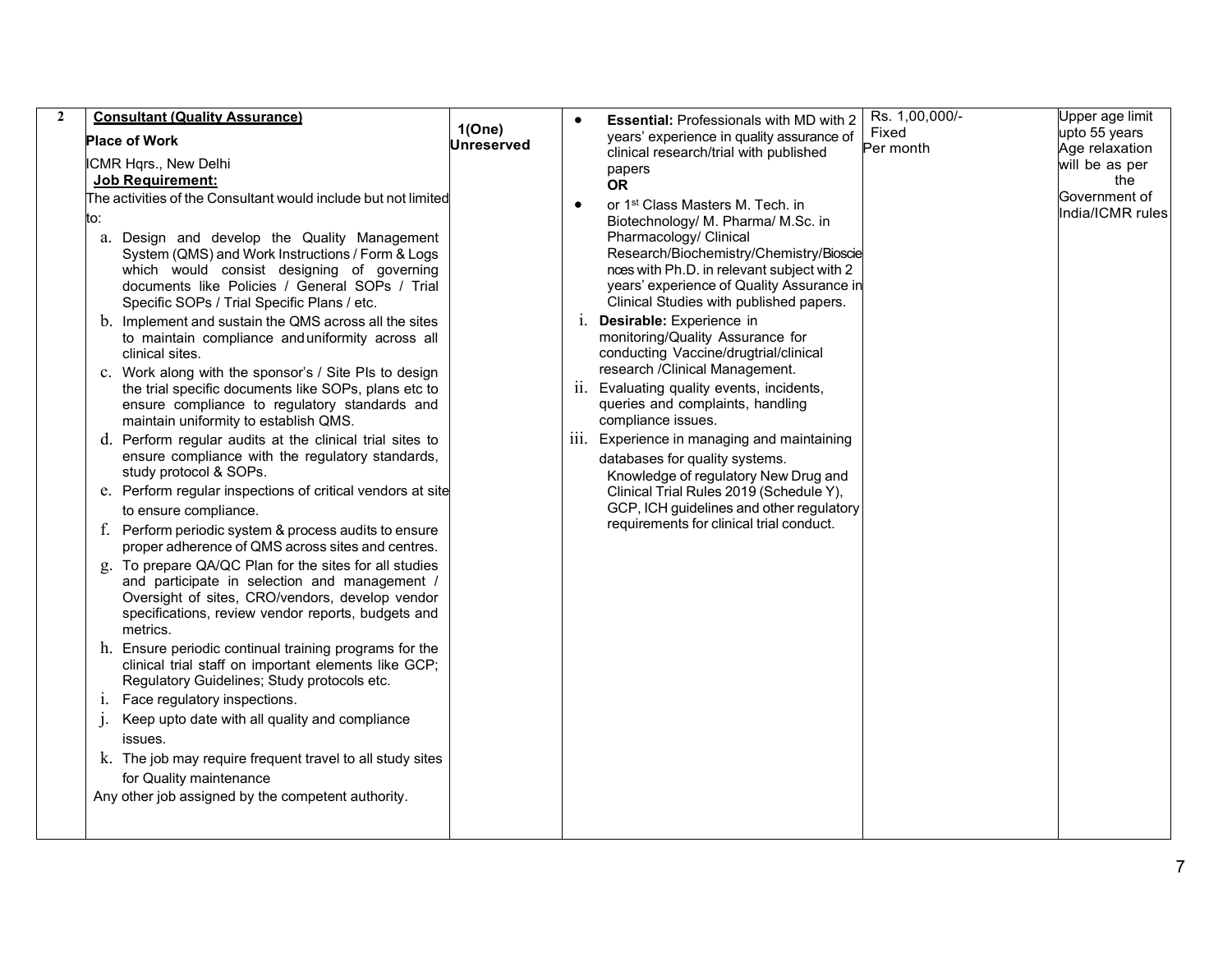| 3                          | <b>Consultant (Clinical Research Associate)</b>                                                                                                                                                                                                            |                                | <b>Essential:</b> |                                                                                                                                                                                            | 60,000/-  | Upper age limit for                     |  |
|----------------------------|------------------------------------------------------------------------------------------------------------------------------------------------------------------------------------------------------------------------------------------------------------|--------------------------------|-------------------|--------------------------------------------------------------------------------------------------------------------------------------------------------------------------------------------|-----------|-----------------------------------------|--|
| <b>Place of Work</b>       |                                                                                                                                                                                                                                                            | 3 (Three)<br><b>Unreserved</b> |                   | 1st Class Master Degree in Life   Fixed<br>sciences/Biotechnology/Bio-Medical                                                                                                              | Per month | up to 55 years                          |  |
| ICMR Hqrs., New Delhi      |                                                                                                                                                                                                                                                            |                                |                   | sciences/M.Pharm or any equivalent<br>degree from a recognized university                                                                                                                  |           | Age relaxation will<br>be as per<br>the |  |
| <b>Job Requirement:</b>    |                                                                                                                                                                                                                                                            |                                |                   | with 4 years' experience or                                                                                                                                                                |           | Government of                           |  |
|                            | The activities of the Consultant would include but not                                                                                                                                                                                                     |                                |                   | BAMS/BHMS/BDS/BV.Sc or<br>any                                                                                                                                                              |           | India/ICMR rules                        |  |
| limited to:                |                                                                                                                                                                                                                                                            |                                |                   | equivalent degree from a recognized                                                                                                                                                        |           |                                         |  |
|                            | a. To follow SOPs for a clinical trial.                                                                                                                                                                                                                    |                                |                   | university with 5 years' experience in                                                                                                                                                     |           |                                         |  |
| monitoring, and site audit | b. To monitor all aspects of study execution including<br>assessing site, capacity building, processes<br>development of various steps of clinical trial; follow<br>study timelines and metrics.<br>c. Job requires frequent all India travel to sites for |                                | Or                | Biotech/clinical research related to<br>development of clinical research.<br>2nd Class Master's Degree in Life<br>sciences/Biotechnology<br>or<br>any<br>equivalent degree + PhD degree in |           |                                         |  |
| Good Clinical Practices.   | d. To participate in Site monitoring visits and oversee<br>clinical monitoringactivities ensuring compliance with<br>e. To prepare and/or review study related Standard                                                                                    |                                |                   | relevant subjects from a recognized<br>university with 4 years' experience<br>related to clinical research.                                                                                |           |                                         |  |
| files.                     | Operating procedures andDocuments.<br>f. To develop and manage study master files and site                                                                                                                                                                 |                                | Desirable:        |                                                                                                                                                                                            |           |                                         |  |
|                            | g. The job may require travel to the trial sites and<br>attending out station meetings                                                                                                                                                                     |                                |                   | 1. Ph.D. with 2 years post-Doctoral experience<br>in biomedical subject particularlyin health<br>research related areas. Working                                                           |           |                                         |  |
|                            | Any other job assigned by the competent authority.                                                                                                                                                                                                         |                                |                   | experience in Quality Control/Assurance.                                                                                                                                                   |           |                                         |  |
|                            |                                                                                                                                                                                                                                                            |                                |                   | 11. Knowledge of computer applications or<br>tools/data<br>business<br>intelligence<br>synthesis/Report<br>management/data<br>writing, data mining, working on<br>databases.               |           |                                         |  |
|                            |                                                                                                                                                                                                                                                            |                                |                   | Thorough knowledge of GCP, ICH guidelines                                                                                                                                                  |           |                                         |  |
|                            |                                                                                                                                                                                                                                                            |                                | conduct.          | and regulatory requirements for clinical trial                                                                                                                                             |           |                                         |  |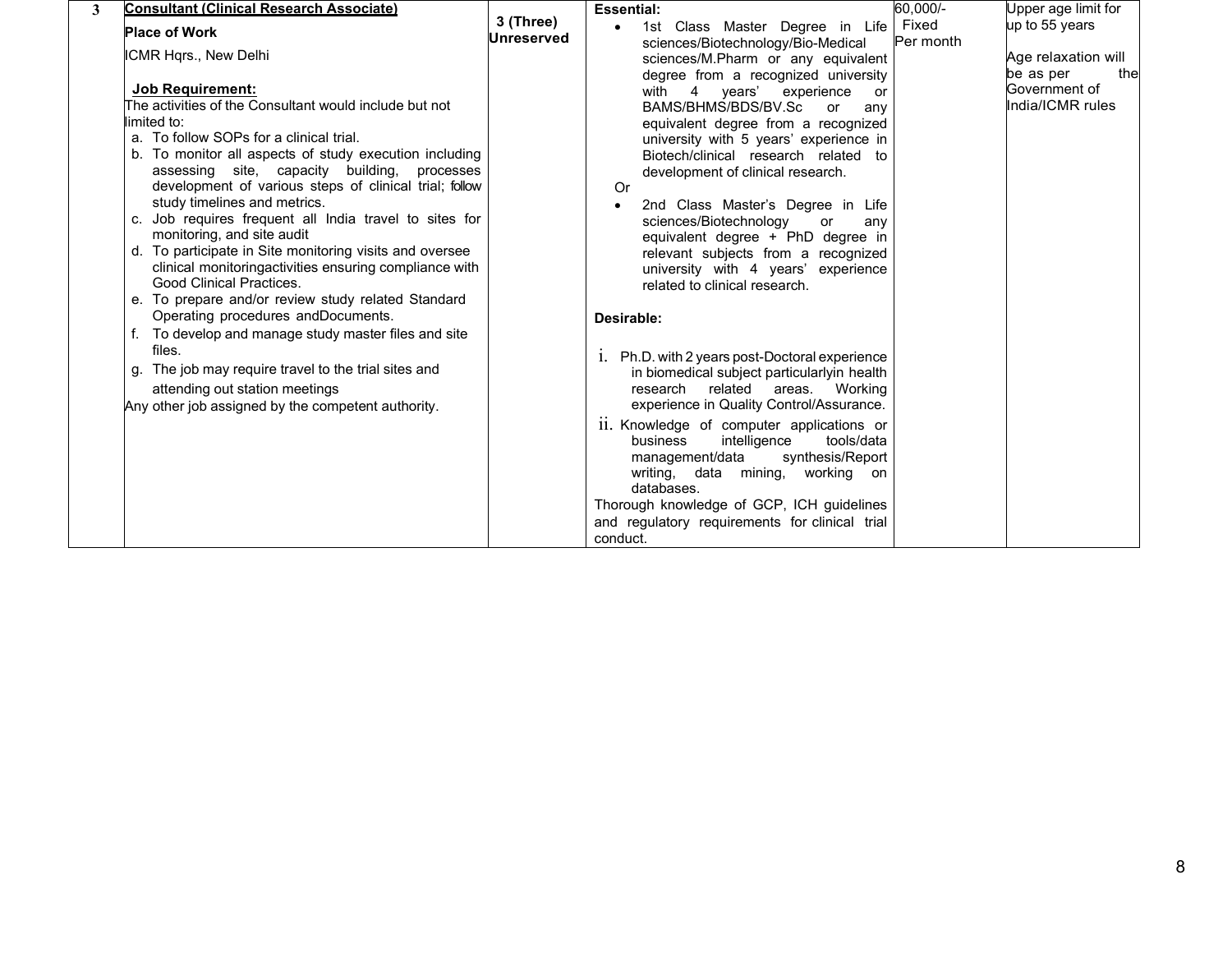| <b>Consultant (Clinical Research Associate)</b>                                                                                                                                                                                                                                                                                                                                                                                                                                                                                                                                                                                                                                                                                                                                                                                                                                                                           |                   | 31,000/-<br><b>Essential:</b>                                                                                                                                                                                                                                                                                                                                                                                                                                                                                                                                                                                                                                                                                                                                                                                                                                                                                                                                                                                                                                                                    | Upper age limit for                                                          |
|---------------------------------------------------------------------------------------------------------------------------------------------------------------------------------------------------------------------------------------------------------------------------------------------------------------------------------------------------------------------------------------------------------------------------------------------------------------------------------------------------------------------------------------------------------------------------------------------------------------------------------------------------------------------------------------------------------------------------------------------------------------------------------------------------------------------------------------------------------------------------------------------------------------------------|-------------------|--------------------------------------------------------------------------------------------------------------------------------------------------------------------------------------------------------------------------------------------------------------------------------------------------------------------------------------------------------------------------------------------------------------------------------------------------------------------------------------------------------------------------------------------------------------------------------------------------------------------------------------------------------------------------------------------------------------------------------------------------------------------------------------------------------------------------------------------------------------------------------------------------------------------------------------------------------------------------------------------------------------------------------------------------------------------------------------------------|------------------------------------------------------------------------------|
| <b>Place of Work</b>                                                                                                                                                                                                                                                                                                                                                                                                                                                                                                                                                                                                                                                                                                                                                                                                                                                                                                      | 3 (Three)         | • 1 <sup>st</sup> Class Master Degree in Life Fixed<br>Per month                                                                                                                                                                                                                                                                                                                                                                                                                                                                                                                                                                                                                                                                                                                                                                                                                                                                                                                                                                                                                                 | up to 45 years                                                               |
| ICMR Hqrs., New Delhi<br><b>Job Requirement:</b><br>The activities of the Consultant would include but not<br>limited to:<br>h. To follow SOPs for a clinical trial.<br>i. To monitor all aspects of study execution including<br>assessing site, capacity building, processes<br>development of various steps of clinical trial; follow<br>study timelines and metrics.<br>Job requires frequent all India travel to sites for<br>monitoring, and site audit<br>k. To participate in Site monitoring visits and oversee<br>clinical monitoringactivities ensuring compliance with<br>Good Clinical Practices.<br>To prepare and/or review study related Standard<br>Operating procedures andDocuments.<br>m. To develop and manage study master files and site<br>files.<br>n. The job may require travel to the trial sites and<br>attending out station meetings<br>Any other job assigned by the competent authority. | <b>Unreserved</b> | sciences/Biotechnology/Bio-Medical<br>sciences/M.Pharm or any equivalent<br>degree from a recognized university<br>with 4 years' experience<br>or<br>BAMS/BHMS/BDS/BV.Sc<br>or<br>any<br>equivalent degree from a recognized<br>university with 5 years' experience in<br>Biotech/clinical research related to<br>development of clinical research.<br>Or<br>2 <sup>nd</sup> Class Master's Degree in Life<br>sciences/Biotechnology<br>or<br>any<br>equivalent degree + PhD degree in<br>relevant subjects from a recognized<br>university with 4 years' experience<br>related to clinical research.<br>Desirable:<br>111. Ph.D. with 2 years post-Doctoral experience<br>in biomedical subject particularlyin health<br>research related areas. Working<br>experience in Quality Control/Assurance.<br>1V. Knowledge of computer applications or<br>intelligence<br>tools/data<br>business<br>management/data<br>synthesis/Report<br>writing, data mining, working on<br>databases.<br>Thorough knowledge of GCP, ICH guidelines<br>and regulatory requirements for clinical trial<br>conduct. | Age relaxation will<br>the<br>be as per<br>Government of<br>India/ICMR rules |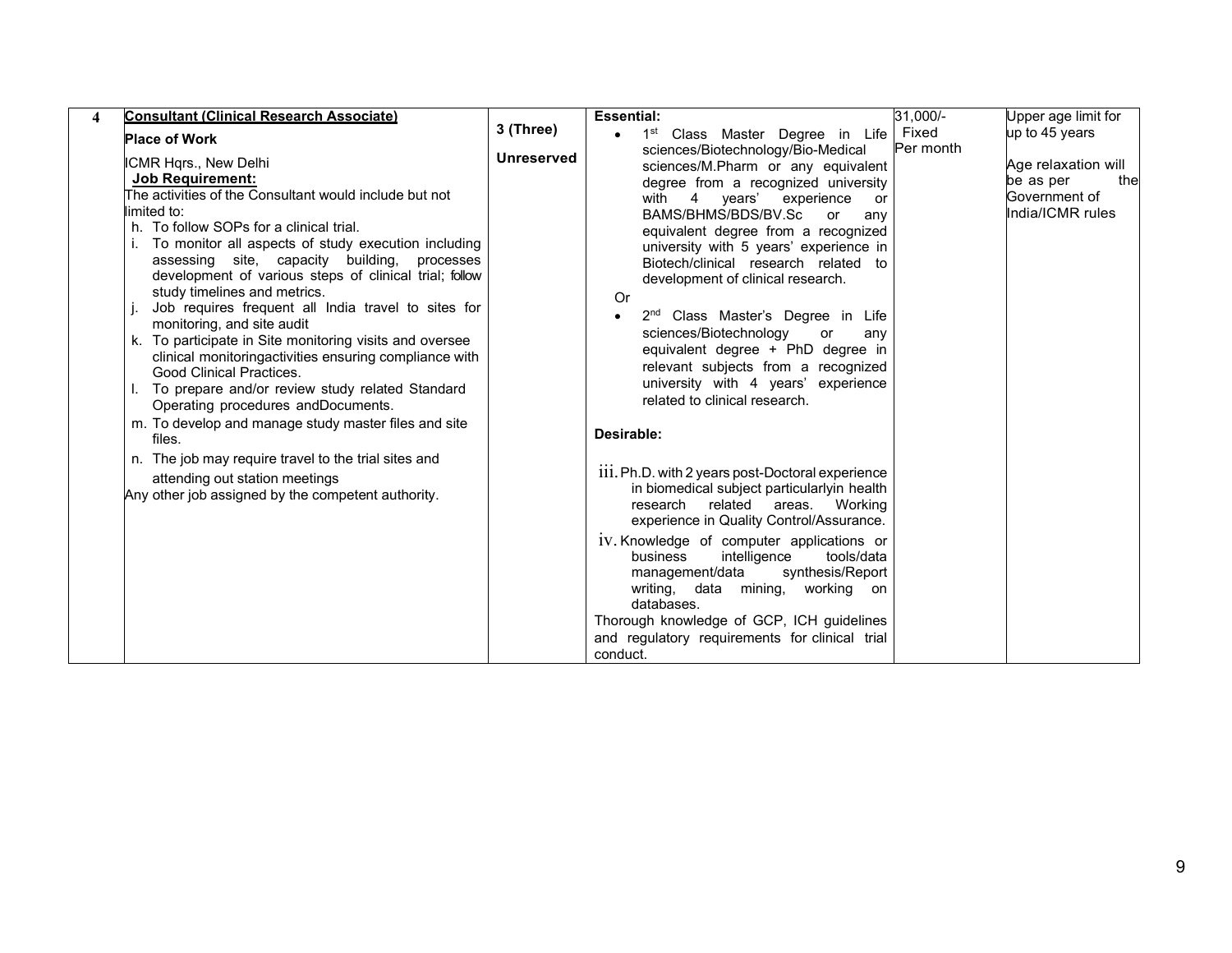| <b>Consultant (Clinical research Coordinator)</b>                                                                                                                                                                                                                                                                                                                                                                                                                                                                                                                                                                                                                                                                                                                                                                                                                                                                                                    | 3 (Three)         | <b>Essential:</b>                                                                                                                                                                                                                                                                                                                                                                                                                                                                                          | $31,000/-$<br>Fixed | Upper age limit for<br>up to 45 years                                        |
|------------------------------------------------------------------------------------------------------------------------------------------------------------------------------------------------------------------------------------------------------------------------------------------------------------------------------------------------------------------------------------------------------------------------------------------------------------------------------------------------------------------------------------------------------------------------------------------------------------------------------------------------------------------------------------------------------------------------------------------------------------------------------------------------------------------------------------------------------------------------------------------------------------------------------------------------------|-------------------|------------------------------------------------------------------------------------------------------------------------------------------------------------------------------------------------------------------------------------------------------------------------------------------------------------------------------------------------------------------------------------------------------------------------------------------------------------------------------------------------------------|---------------------|------------------------------------------------------------------------------|
| <b>Place of Work</b><br>ICMR Hqrs., New Delhi<br><b>Job Requirement:</b><br>The activities of the Consultant would include but not<br>limited to:<br>a. To follow SOPs for a clinical trial.<br>b. To monitor all aspects of study execution including<br>assessing site, capacity building, processes<br>development of various steps of clinical trial; follow<br>study timelines and metrics.<br>c. Job requires frequent all India travel to sites for<br>monitoring, and site audit<br>d. To participate in Site monitoring visits and oversee<br>clinical monitoringactivities ensuring compliance with<br>Good Clinical Practices.<br>e. To prepare and/or review study related Standard<br>Operating procedures andDocuments.<br>To develop and manage study master files and site<br>files.<br>g. The job may require travel to the trial sites and<br>attending out station meetings<br>Any other job assigned by the competent authority. | <b>Unreserved</b> | · Professional having M.Sc in Biomedical<br>B.Tech (Comp. Sceience,<br>sciences or<br>Biotechnology or B Pharm or any equivalent<br>degree from a recognized university with 2<br>years' experience in biomedical research<br>particularly in clinical studies/trials<br>Desirable:<br>• Post graduate degree in relevant subjects<br>• Knowledge of computer applications or<br>intelligence<br>business<br>tools/data<br>management/data synthesis/Report writing,<br>data mining, working on databases. | per month           | Age relaxation will<br>be as per<br>the<br>Government of<br>India/ICMR rules |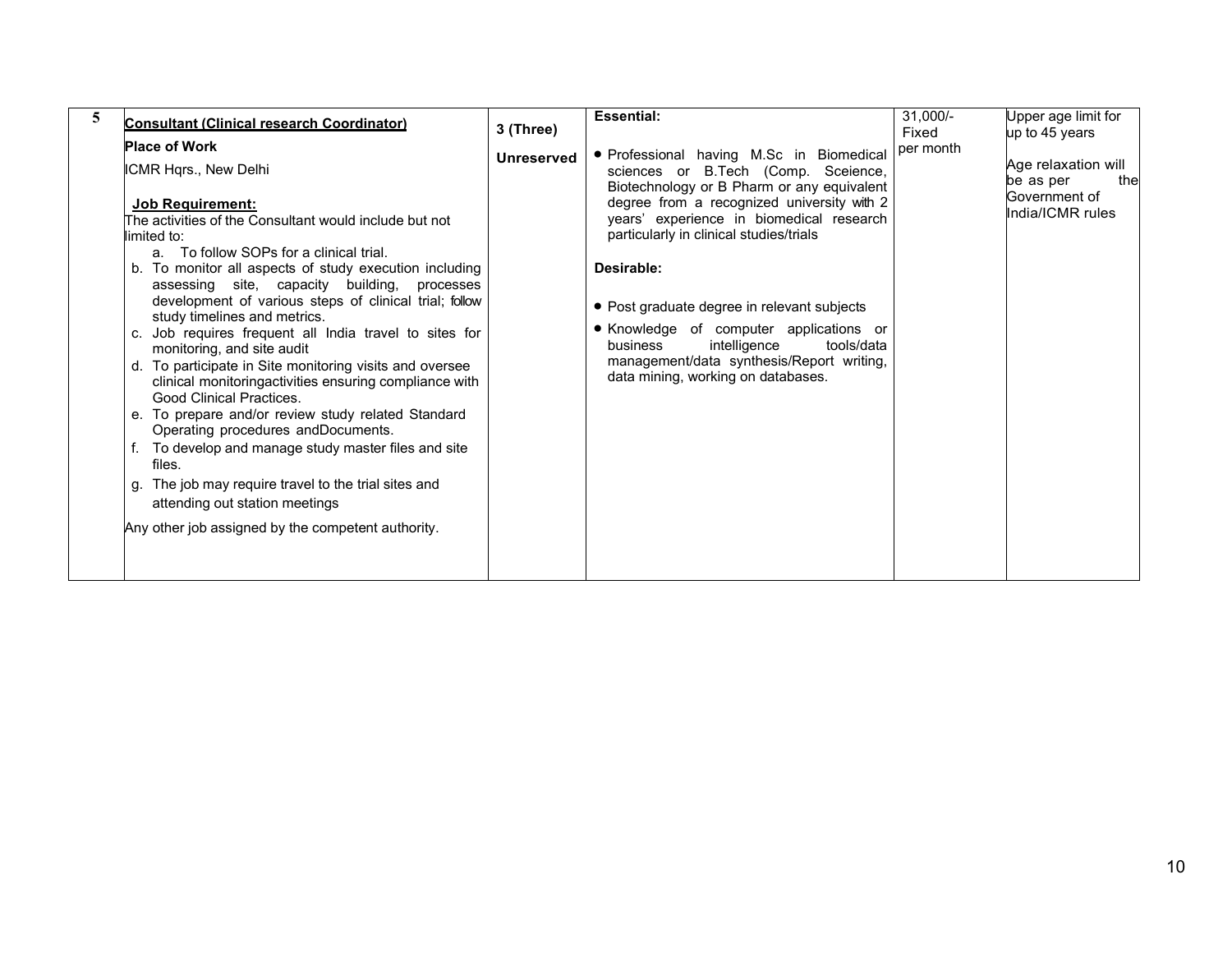A walk-in interview is scheduled on 22nd June, 2022, 10:30 A.M. onwards for the following posts for which the details are given below. Interested and eligible candidates for the positions mentioned below may come for the walk-in interview and bring their CV in prescribed format along with all relevant documents and one passport size photograph and any identity card on 22nd June, 2022, 8.30 am onwards till 10:30 AM.

# Candidates applying for more than one post should indicate the names of the post clearly on application form. Applicants coming after 11.00 AM on 22nd June 2022 will not be entertained.

All the candidates who wish to appear for the interview should report at Reception, ICMR HQ, V Ramalinga swami Bhawan, Ansari Nagar, New Delhi on 22nd June, 2022 at 8.30AM till 10:30 AM for registration in room No. 322, 2nd floor, ICMR HQ. The verification of the documents of the candidate will start from 8:30 AM onwards and eligible candidates after verification would be interviewed 10:30 AM onwards.

# General Terms and conditions: -

- 1. Number of positions may vary.
- 2. These positions are meant for temporary projects and co-terminus with the project.
- 3. Engagement of the above advertised Project Human Resource Positions will depend upon availability of funds, functional requirements and approval of the Competent Authority. Therefore, we are not committed to fill up all the advertised Project Human Resource Positions and the process is liable to be withdrawn / cancelled / modified at any time.
- 4. The rates of emoluments/stipend shown in this advertisement are project specific and may vary according to sanction of the funding agency of the Project.
- 5. Cut-off date for age limit will be as on the date of last date for submission of applications.
- 6. Age relaxation will be as per the guidelines of ICMR.
- 7. Reserved category candidates must produce their latest Caste Validity Certificate. OBC candidates must possess a latest valid non-creamy layer certificate. PWD candidates shall produce latest disability certificate issued by a Medical board of Government hospital with not less than 40% disability.
- 8. Separate application should be submitted for each position. Allotment of project to the successful candidates will be decided by the competent authority at its discretion.
- 9. Qualification & experience should be in relevant discipline / field and from an Institution of repute. Experience should have been gained after acquiring the minimum essential qualification.
- 10. Mere fulfilling the essential qualification does not guarantee the selection.
- 11. Persons already in regular time scale service under any Government Department / Organizations are not eligible to apply.
- 12. No TA/DA will be paid to attend interview / personal discussion and candidates have to arrange transport / accommodation themselves.
- 13. ICMR reserves rights to consider or reject any application / candidature.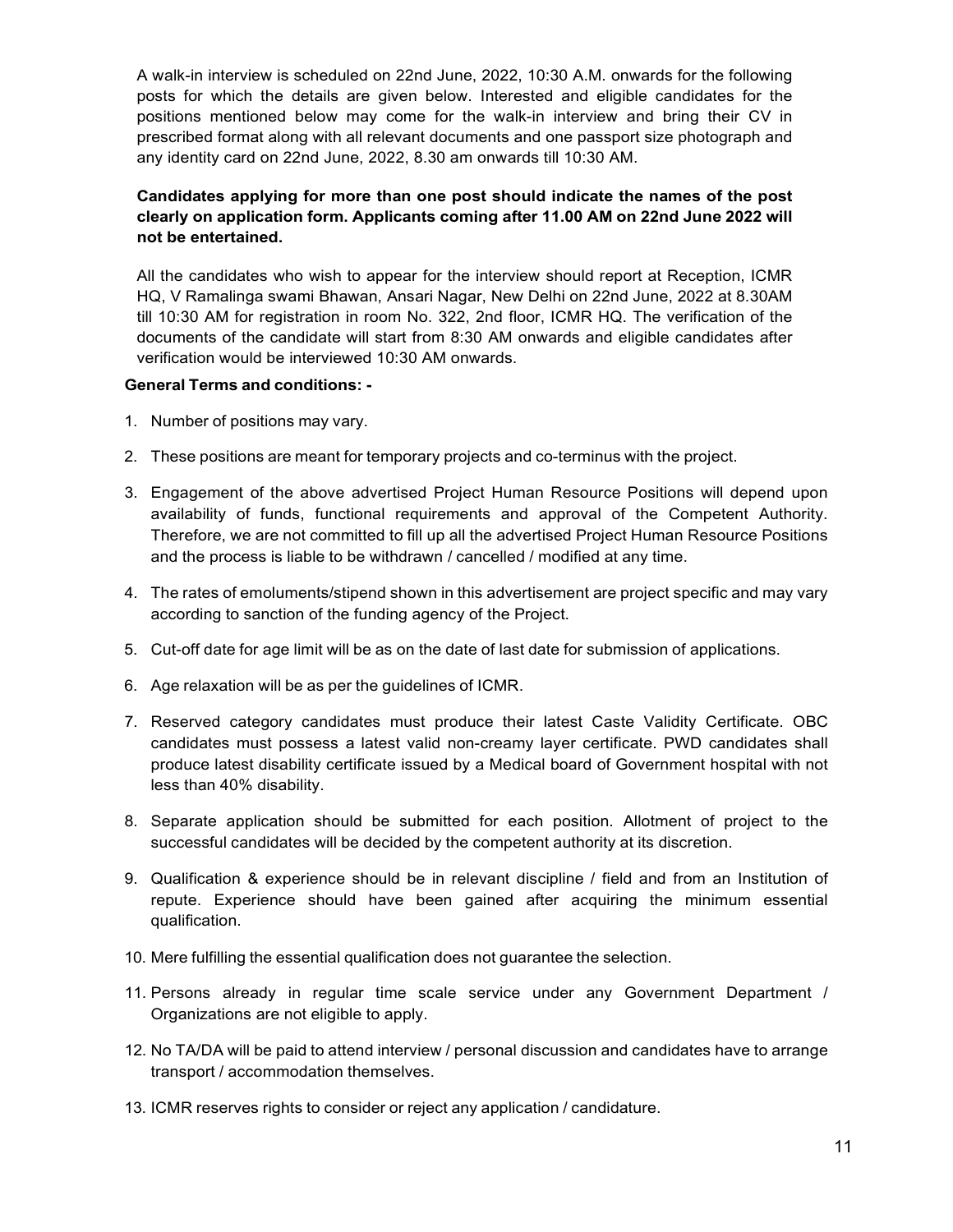- 14. Submission of wrong or false information during the process of selection shall disqualify the candidature at any stage.
- 15. The persons engaged on Project Human Resource Positions cannot be permitted to register for Ph.D., due to time constraints.
- 16. The persons engaged on Project Human Resource Positions will normally be posted at the study site; however, they can be posted to any other sites in the interest of research work. They are liable to serve in any part of the country.
- 17. The persons engaged on Project Human Resource Positions shall not have any claim on a regular post in ICMR or in any of its Institutes/Centers or in any Department of Government of India and their project term with breaks or without breaks in any or multiple projects will not confer any right for further assignment or transfer to any other project or appointment / absorption / regularization of service in funding agency or in ICMR. Benefits of Provident Fund, Pension Scheme, Leave Travel Concession, Medical claim, Staff Quarters and other facilities applicable to the regular staff of ICMR etc. are not admissible to the project human resource positions.
- 18. Successful candidates will normally be engaged on Project Human Resource Position initially for a period of one year or less, depending upon the tenure of the Project and functional requirements. Continuation / Extension to engagement of Project Human Resource Positions will be depending upon evaluation of performance, tenure of the project, availability of funds, functional requirements and approval of Competent Authority. The maximum term of any Project Human Resource Position in any or multiple projects, with breaks or without breaks shall be five years only. The concerned Project Investigator, Division Head and Head of the host Institute shall personally be responsible and accountable for the continuation / extension given if any without prior concurrence of the Director General, ICMR to any project human resource position beyond five years either with or without breaks in any or multiple projects.
- 19. ICMR reserves the right to terminate the project human resource position even during the agreed contract period or extended contract period without assigning any reason.
- 20. Leave shall be as per the ICMR's policy for project human resource positions.
- 21. Candidate must submit his/her duly filled in application form in the prescribed format with a recent passport size color photograph along with a detailed bio-data/C.V. and all relevant documents; duly self-attested; in proof of his/her educational qualifications [all certificates and mark-sheets from 10<sup>th</sup> Std. onwards], working experience, age, caste and **photo id** [Aadhar Card/Indian Passport/PAN Card/Driving License] etc., within the schedule date and time for submission of application, failing which his/her candidature will not be considered. Late/Delayed/Incomplete/Unsigned applications will not be considered at all and no correspondence will be entertained in this regard.
- 22. ICMR reserves the right to cancel/modify the process at any time, at its discretion.
- 23. The decision of the Competent Authority will be final and binding.
- 24. Canvassing in any form will be a disqualification.
- 25. Corrigendum/addendum/further information; if any; in respect of this advertisement, will be published on our website only. Hence, the candidates are advised to see our website: https://main.icmr.nic.in/, regularly for further updates related to this advertisement.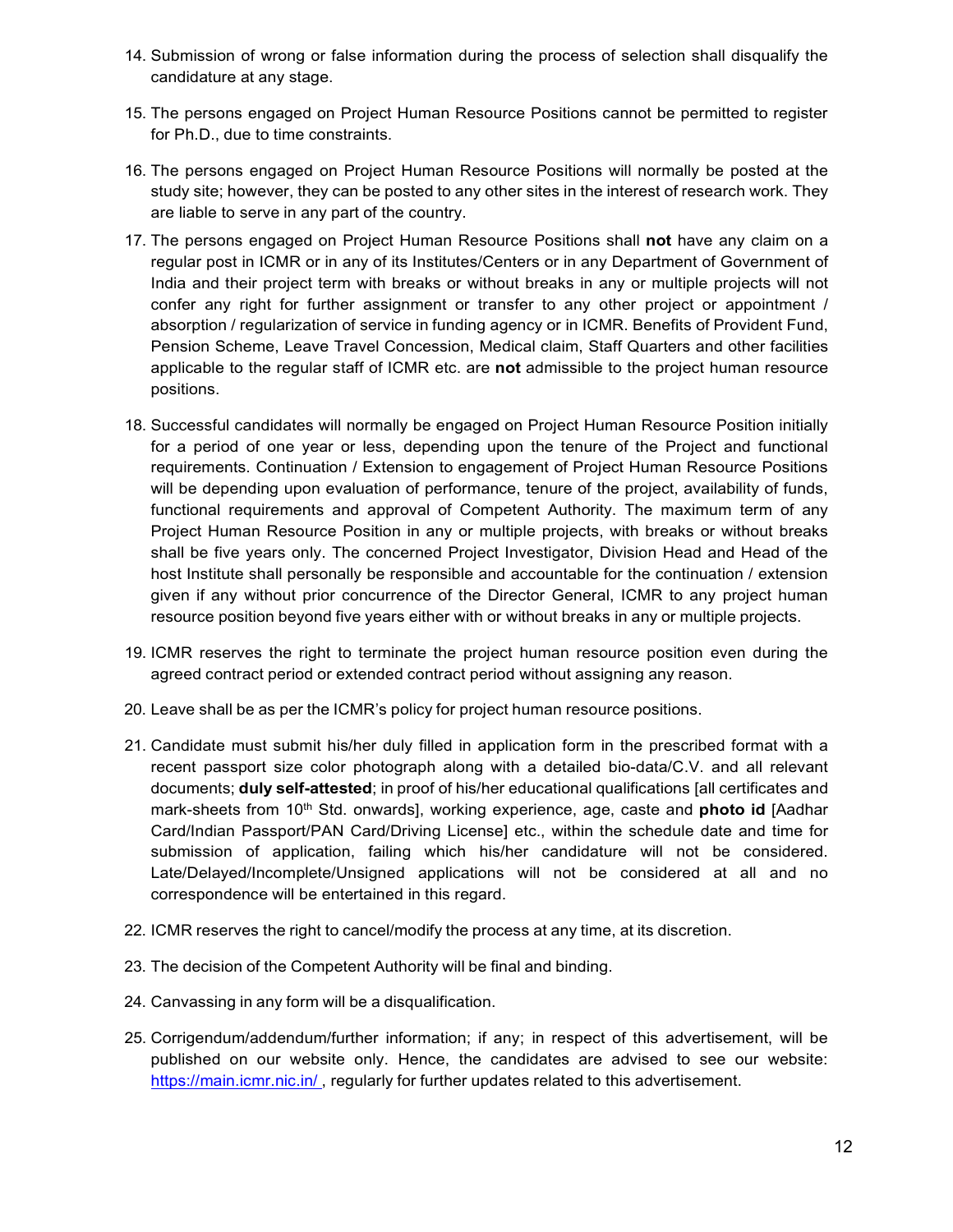# Indian Council of Medical Research

Application for engagement of Project Human Resource Position, purely on temporary basis

| 1.                     | Name of the Project Human<br>Resource Position, applied for   |              |                                                                      | the control of the control of the control of the control of the control of the control of                                                                                                                                     |                                                                                                                                                                                                                                                                            |
|------------------------|---------------------------------------------------------------|--------------|----------------------------------------------------------------------|-------------------------------------------------------------------------------------------------------------------------------------------------------------------------------------------------------------------------------|----------------------------------------------------------------------------------------------------------------------------------------------------------------------------------------------------------------------------------------------------------------------------|
| 2.                     | Advertisement No.                                             | ÷.           |                                                                      | <u> 1989 - Johann Barn, mars ann an t-Amhain Aonaich an t-Aonaich an t-Aonaich an t-Aonaich an t-Aonaich an t-Aon</u>                                                                                                         | Latest<br>photograph                                                                                                                                                                                                                                                       |
| 3.                     | Name in full (IN BLOCK LETTERS)                               |              | SURNAME]                                                             | [NAME] [FATHER/HUSBAND]                                                                                                                                                                                                       |                                                                                                                                                                                                                                                                            |
| 4.                     | Mother's Name<br>Father's Name<br>Husband's Name              |              |                                                                      | <u> 1989 - Johann Stoff, Amerikaansk politiker († 1908)</u>                                                                                                                                                                   |                                                                                                                                                                                                                                                                            |
| 5.                     | Address for Correspondence                                    |              |                                                                      |                                                                                                                                                                                                                               |                                                                                                                                                                                                                                                                            |
| 6.                     | <b>Permanent Address</b>                                      |              |                                                                      | the control of the control of the control of the control of the control of the control of the control of the control of the control of the control of the control of the control of the control of the control of the control | <u> 1989 - Johann Barbara, martxa alemaniar amerikan a</u>                                                                                                                                                                                                                 |
| 7.                     | Date of Birth [dd/mm/yyyy]<br>(Certificate must be supported) |              | <u> 1989 - Johann Barbara, martxa a shekara 1980 - An tsarinin A</u> |                                                                                                                                                                                                                               | <u> 1989 - Andrea Santa Andrea Andrea Andrea Andrea Andrea Andrea Andrea Andrea Andrea Andrea Andrea Andrea Andr</u><br><u> 1989 - Andrea Santa Andrea Santa Andrea Santa Andrea Santa Andrea Santa Andrea Santa Andrea Santa Andrea San</u><br>_Age :____________________ |
| 8.                     | Whether SC/ST/OBC/General                                     |              |                                                                      |                                                                                                                                                                                                                               | Caste: <b>Caste</b>                                                                                                                                                                                                                                                        |
| 9.                     | <b>Marital Status</b>                                         |              |                                                                      | : Married / Unmarried / divorcee / widower / widow                                                                                                                                                                            |                                                                                                                                                                                                                                                                            |
| 10.                    | <b>Educational Qualifications</b>                             | ÷.           |                                                                      |                                                                                                                                                                                                                               | (Certificates in proof of qualifications must be supported).                                                                                                                                                                                                               |
| $\overline{\text{SN}}$ | <b>EXAM. PASSED</b>                                           | <b>GRADE</b> | <b>YEAR OF</b><br><b>PASSING</b>                                     | <b>BOARD</b> /<br><b>UNIVERSITY</b>                                                                                                                                                                                           | <b>SPECIALIZATION</b>                                                                                                                                                                                                                                                      |
|                        |                                                               |              |                                                                      |                                                                                                                                                                                                                               |                                                                                                                                                                                                                                                                            |
|                        |                                                               |              |                                                                      |                                                                                                                                                                                                                               |                                                                                                                                                                                                                                                                            |
|                        |                                                               |              |                                                                      |                                                                                                                                                                                                                               |                                                                                                                                                                                                                                                                            |
|                        |                                                               |              |                                                                      |                                                                                                                                                                                                                               |                                                                                                                                                                                                                                                                            |
|                        |                                                               |              |                                                                      |                                                                                                                                                                                                                               |                                                                                                                                                                                                                                                                            |
|                        |                                                               |              |                                                                      |                                                                                                                                                                                                                               |                                                                                                                                                                                                                                                                            |
|                        |                                                               |              |                                                                      |                                                                                                                                                                                                                               |                                                                                                                                                                                                                                                                            |
|                        |                                                               |              |                                                                      |                                                                                                                                                                                                                               |                                                                                                                                                                                                                                                                            |